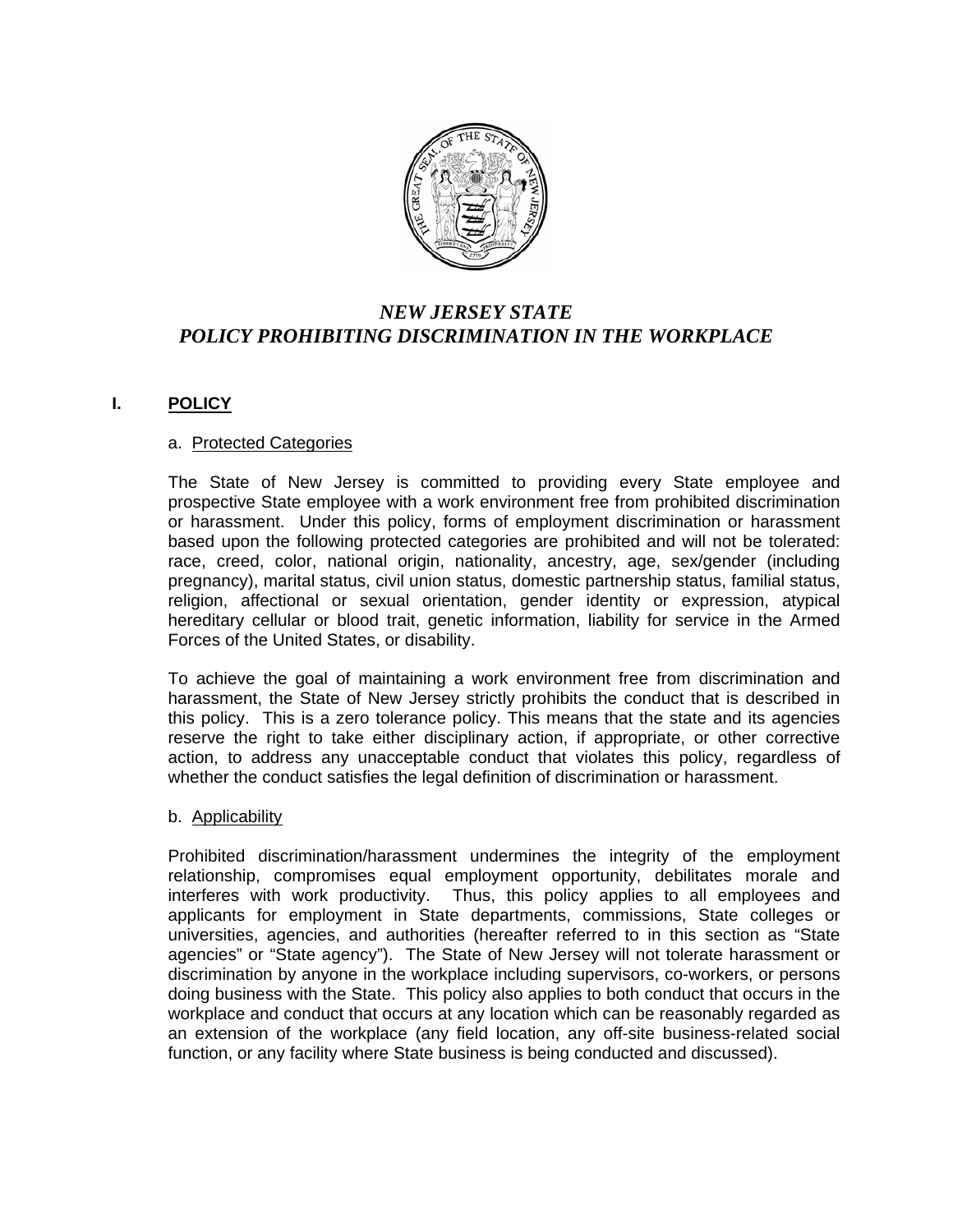This policy also applies to third party harassment. Third party harassment is unwelcome behavior involving any of the protected categories referred to in (a) above that is not directed at an individual but exists in the workplace and interferes with an individual's ability to do his or her job. Third party harassment based upon any of the aforementioned protected categories is prohibited by this policy.

### **II. PROHIBITED CONDUCT**

#### a. Defined

It is a violation of this policy to engage in any employment practice or procedure that treats an individual less favorably based upon any of the protected categories referred to in I (a) above. This policy pertains to all employment practices such as recruitment, selection, hiring, training, promotion, transfer, assignment, layoff, return from layoff, termination, demotion, discipline, compensation, fringe benefits, working conditions and career development.

It is also a violation of this policy to use derogatory or demeaning references regarding a person's race, gender, age, religion, disability, affectional or sexual orientation, ethnic background, or any other protected category set forth in I(a) above. A violation of this policy can occur even if there was no intent on the part of an individual to harass or demean another.

#### Examples of behaviors that may constitute a violation of this policy include, but are not limited to:

- Discriminating against an individual with regard to terms and conditions of employment because of being in one or more of the protected categories referred to in I(a) above;
- Treating an individual differently because of the individual's race, color, national origin or other protected category, or because an individual has the physical, cultural or linguistic characteristics of a racial, religious, or other protected category;
- Treating an individual differently because of marriage to, civil union to**,** domestic partnership with, or association with persons of a racial, religious or other protected category; or due to the individual's membership in or association with an organization identified with the interests of a certain racial, religious or other protected category; or because an individual's name, domestic partner's name, or spouse's name is associated with a certain racial, religious or other protected category;
- Calling an individual by an unwanted nickname that refers to one or more of the above protected categories, or telling jokes pertaining to one or more protected categories;
- Using derogatory references with regard to any of the protected categories in any communication;
- Engaging in threatening, intimidating, or hostile acts toward another individual in the workplace because that individual belongs to, or is associated with, any of the protected categories; or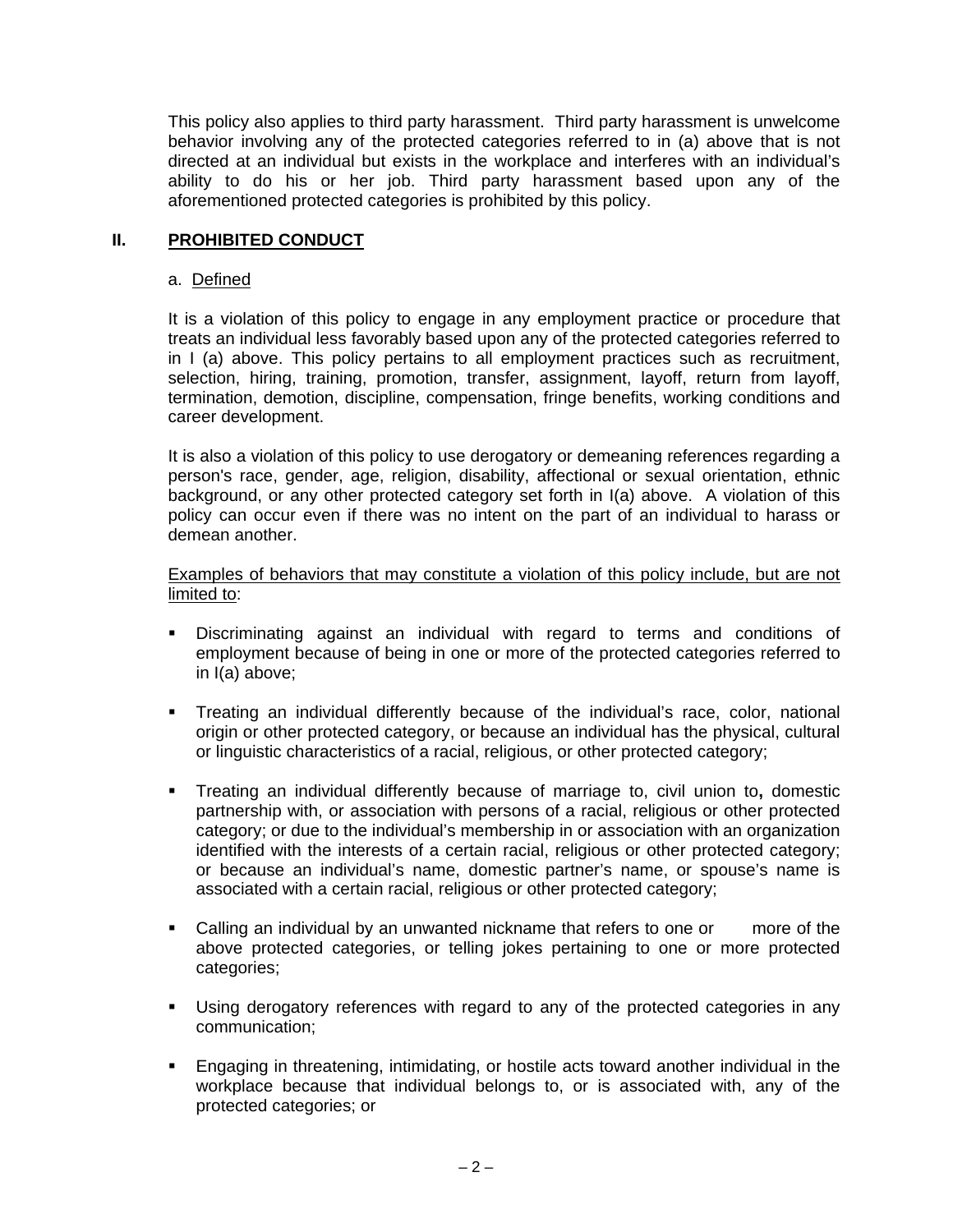Displaying or distributing material (including electronic communications) in the workplace that contains derogatory or demeaning language or images pertaining to any of the protected categories.

#### b. Sexual Harassment

It is a violation of this policy to engage in sexual (or gender-based) harassment of any kind, including hostile work environment harassment, quid pro quo harassment, or same-sex harassment. For the purposes of this policy, sexual harassment is defined, as in the Equal Employment Opportunity Commission Guidelines, as unwelcome sexual advances, requests for sexual favors, and other verbal or physical conduct of a sexual nature when, for example:

- Submission to such conduct is made either explicitly or implicitly a term or condition of an individual's employment;
- Submission to or rejection of such conduct by an individual is used as the basis for employment decisions affecting such individual; or
- Such conduct has the purpose or effect of unreasonably interfering with an individual's work performance or creating an intimidating, hostile or offensive working environment.

Examples of prohibited behaviors that may constitute sexual harassment and are therefore a violation of this policy include, but are not limited to:

- Generalized gender-based remarks and comments;
- Unwanted physical contact such as intentional touching, grabbing, pinching, brushing against another's body or impeding or blocking movement;
- Verbal, written or electronic sexually suggestive or obscene comments, jokes or propositions including letters, notes, e-mail, text messages, invitations, gestures or inappropriate comments about a person's clothing;
- Visual contact, such as leering or staring at another's body; gesturing; displaying sexually suggestive objects, cartoons, posters, magazines or pictures of scantilyclad individuals; or displaying sexually suggestive material on a bulletin board, on a locker room wall, or on a screen saver;
- Explicit or implicit suggestions of sex by a supervisor or manager in return for a favorable employment action such as hiring, compensation, promotion, or retention;
- Suggesting or implying that failure to accept a request for a date or sex would result in an adverse employment consequence with respect to any employment practice such as performance evaluation or promotional opportunity; or
- Continuing to engage in certain behaviors of a sexual nature after an objection has been raised by the target of such inappropriate behavior.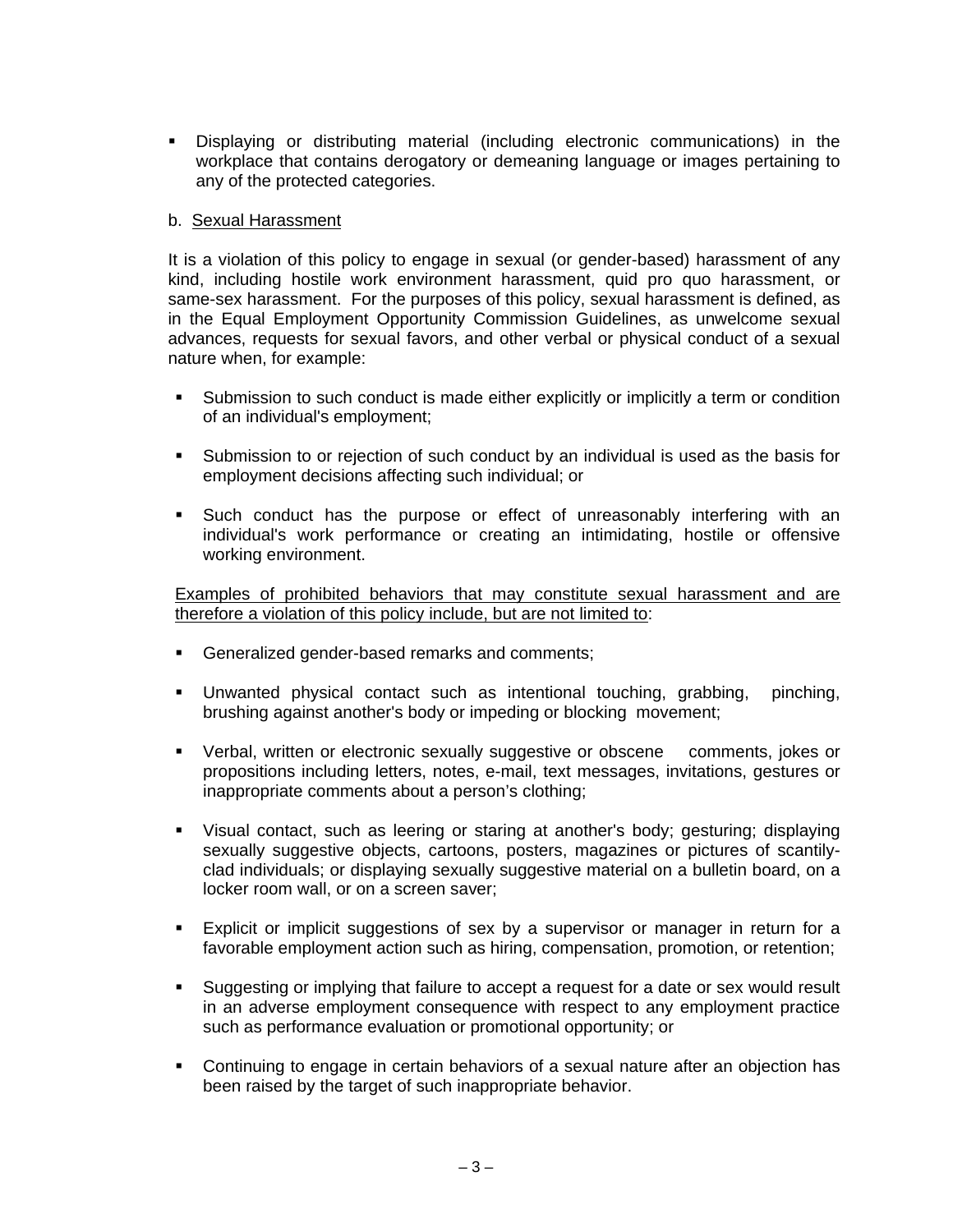## **III. EMPLOYEE RESPONSIBILITIES**

Any employee who believes that she or he has been subjected to any form of prohibited discrimination/harassment, or who witnesses others being subjected to such discrimination/harassment is encouraged to promptly report the incident(s) to a supervisor or directly to the State agency's Equal Employment Opportunity/Affirmative Action Officer or to any other persons designated by the State agency to receive workplace discrimination complaints.

All employees are expected to cooperate with investigations undertaken pursuant to VI below. Failure to cooperate in an investigation may result in administrative and/or disciplinary action, up to and including termination of employment.

# **IV. SUPERVISOR RESPONSIBILITIES**

Supervisors shall make every effort to maintain a work environment that is free from any form of prohibited discrimination/harassment. Supervisors shall immediately refer allegations of prohibited discrimination/harassment to the State agency's Equal Employment Opportunity/Affirmative Action Officer, or any other individual designated by the State agency to receive complaints of workplace discrimination/harassment. A supervisor's failure to comply with these requirements may result in administrative and/or disciplinary action, up to and including termination of employment. For purposes of this section and in the State of New Jersey Model Procedures for Processing Internal Complaints Alleging Discrimination in the Workplace (Model Procedures), a supervisor is defined broadly to include any manager or other individual who has authority to control the work environment of any other staff member (for example, a project leader).

## **V. DISSEMINATION**

 Each State agency shall annually distribute the policy described in this section, or a summarized notice of it, to all of its employees, including part-time and seasonal employees. The policy, or summarized notice of it, shall also be posted in conspicuous locations throughout the buildings and grounds of each State agency (that is, on bulletin boards or on the State agency's intranet site). The Department of the Treasury shall distribute the policy to State-wide vendors/contractors, whereas each State agency shall distribute the policy to vendors/contractors with whom the State agency has a direct relationship.

## **VI. COMPLAINT PROCESS**

 Each State agency shall follow the Model Procedures with regard to reporting, investigating, and where appropriate, remediating claims of discrimination/harassment. See N.J.A.C. 4A:7-3.2. Each State agency is responsible for designating an individual or individuals to receive complaints of discrimination/harassment, investigating such complaints, and recommending appropriate remediation of such complaints. In addition to the Equal Employment Opportunity/Affirmative Action Officer, each State agency shall designate an alternate person to receive claims of discrimination/harassment.

All investigations of discrimination/harassment claims shall be conducted in a way that respects, to the extent possible, the privacy of all the persons involved. The investigations shall be conducted in a prompt, thorough and impartial manner. The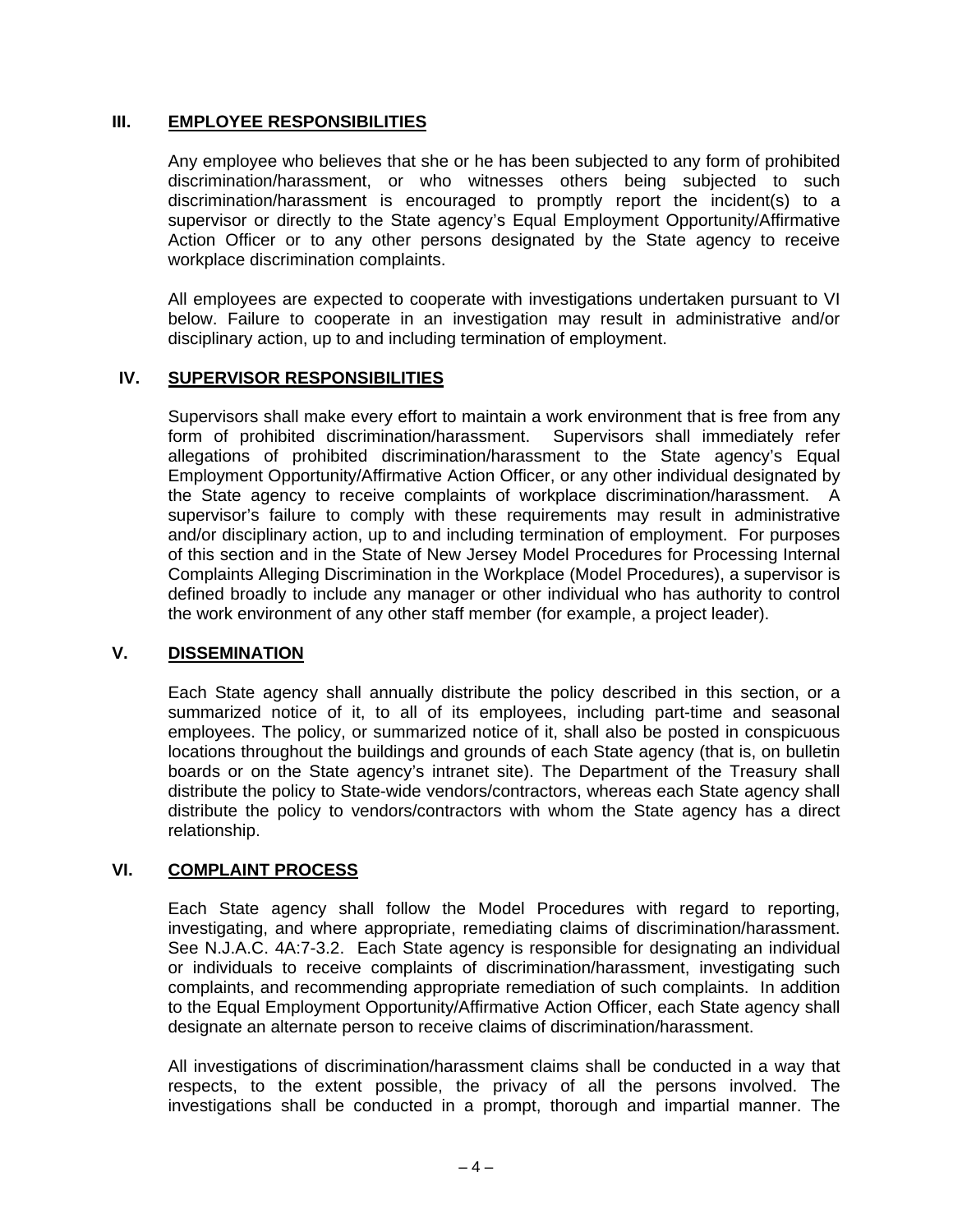results of the investigation shall be forwarded to the respective State agency head to make a final decision as to whether a violation of the policy has been substantiated.

Where a violation of this policy is found to have occurred, the State agency shall take prompt and appropriate remedial action to stop the behavior and deter its reoccurrence. The State agency shall also have the authority to take prompt and appropriate remedial action, such as moving two employees apart, before a final determination has been made regarding whether a violation of this policy has occurred.

The remedial action taken may include counseling, training, intervention, mediation, and/or the initiation of disciplinary action up to and including termination of employment.

Each State agency shall maintain a written record of the discrimination/harassment complaints received. Written records shall be maintained as confidential records to the extent practicable and appropriate.

#### **VII. PROHIBITION AGAINST RETALIATION**

Retaliation against any employee who alleges that she or he was the victim of discrimination/harassment, provides information in the course of an investigation into claims of discrimination/harassment in the workplace, or opposes a discriminatory practice, is prohibited by this policy. No employee bringing a complaint, providing information for an investigation, or testifying in any proceeding under this policy shall be subjected to adverse employment consequences based upon such involvement or be the subject of other retaliation.

Following are examples of prohibited actions taken against an employee because the employee has engaged in activity protected by this subsection:

- **Termination of an employee;**
- Failing to promote an employee;
- Altering an employee's work assignment for reasons other than legitimate business reasons;
- **IMPOSING OF THE 1995 IMPOSE CONSEGANTLY** impose disciplinary action on an employee for reasons other than legitimate business reasons; or
- Ostracizing an employee (for example, excluding an employee from an activity or privilege offered or provided to all other employees).

#### **VIII. FALSE ACCUSATIONS AND INFORMATION**

An employee who knowingly makes a false accusation of prohibited discrimination/harassment or knowingly provides false information in the course of an investigation of a complaint, may be subjected to administrative and/or disciplinary action, up to and including termination of employment. Complaints made in good faith, however, even if found to be unsubstantiated, shall not be considered a false accusation.

## **IX. CONFIDENTIALITY**

All complaints and investigations shall be handled, to the extent possible, in a manner that will protect the privacy interests of those involved. To the extent practical and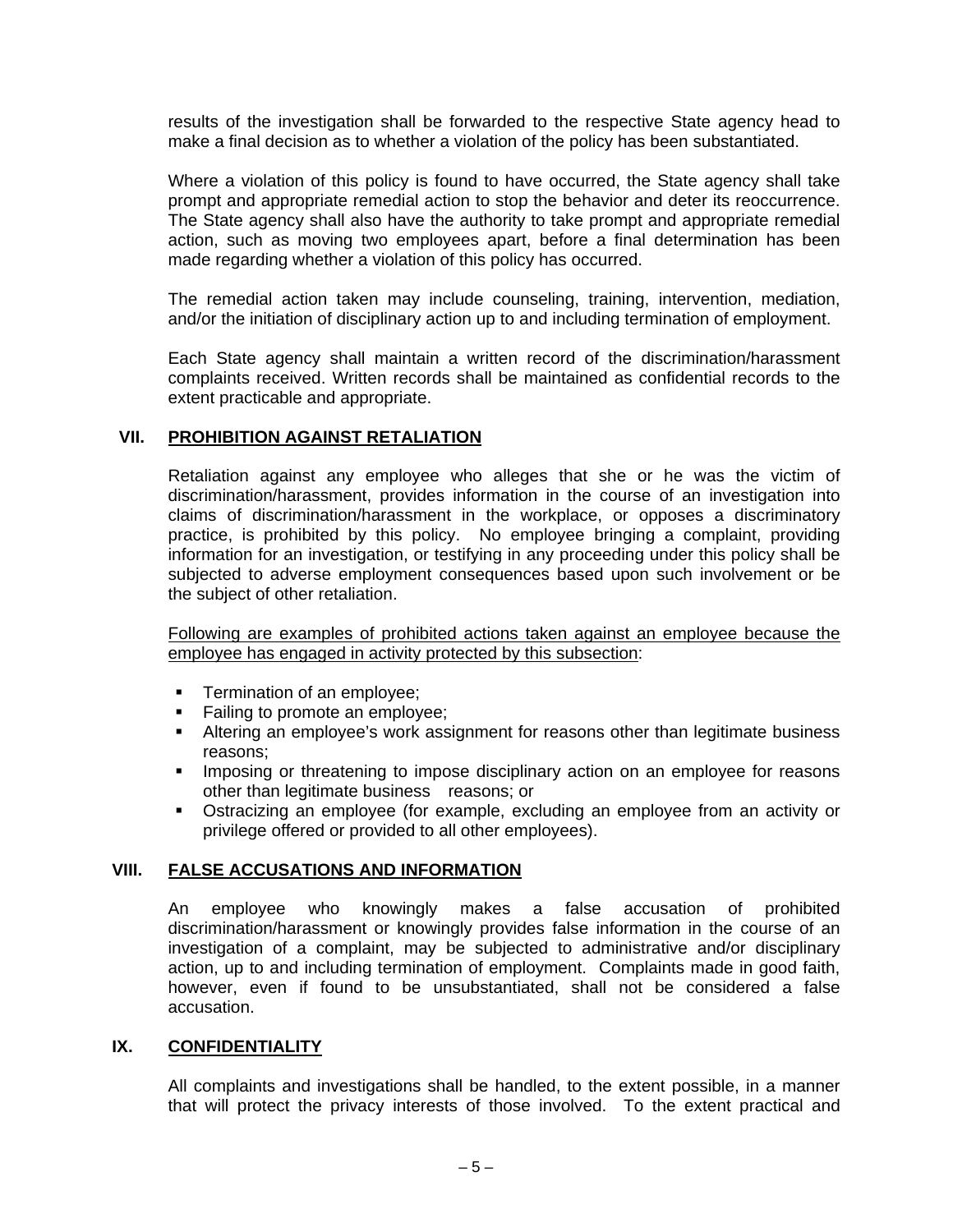appropriate under the circumstances, confidentiality shall be maintained throughout the investigatory process. In the course of an investigation, it may be necessary to discuss the claims with the person(s) against whom the complaint was filed and other persons who may have relevant knowledge or who have a legitimate need to know about the matter. All persons interviewed, including witnesses, shall be directed not to discuss any aspect of the investigation with others in light of the important privacy interests of all concerned. Failure to comply with this confidentiality directive may result in administrative and/or disciplinary action, up to and including termination of employment.

## **X. ADMINISTRATIVE AND/OR DISCIPLINARY ACTION**

Any employee found to have violated any portion or portions of this policy may be subject to appropriate administrative and/or disciplinary action which may include, but which shall not be limited to: referral for training, referral for counseling, written or verbal reprimand, suspension, reassignment, demotion or termination of employment. Referral to another appropriate authority for review for possible violation of State and Federal statutes may also be appropriate.

## **XI. TRAINING**

All State agencies shall provide all new employees with training on the policy and procedures set forth in this section within a reasonable period of time after each new employee's appointment date. Refresher training shall be provided to all employees, including supervisors, within a reasonable period of time. All State agencies shall also provide supervisors with training on a regular basis regarding their obligations and duties under the policy and regarding procedures set forth in this section.

Issued: December 16, 1999 Revised: June 3, 2005 Revised: August 20, 2007 See N.J.A.C. 4A:7-3.1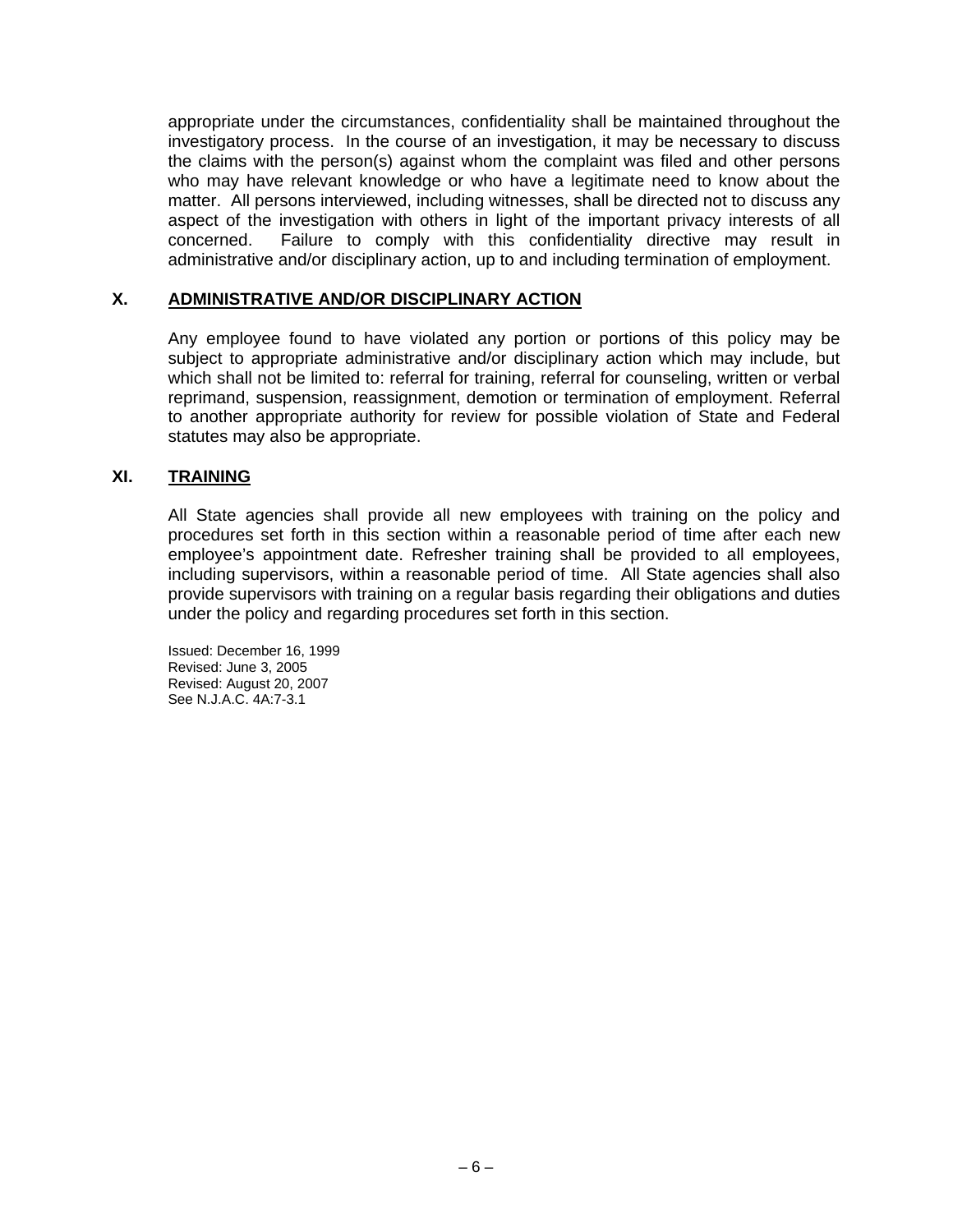

# **NEW JERSEY STATE MODEL PROCEDURES FOR INTERNAL COMPLAINTS ALLEGING DISCRIMINATION IN THE WORKPLACE**

Each State department, commission, State college or university, agency and authority (hereafter referred to in this section as "State agency") is responsible for implementing this model procedure, completing it to reflect the structure of the organization, and filing a copy of the completed procedure with the Department of Personnel, Division of EEO/AA.

- 1. All employees and applicants for employment have the right and are encouraged to immediately report suspected violations of the State Policy Prohibiting Discrimination in the Workplace, N.J.A.C. 4A:7-3.1.
- 2. Complaints of prohibited discrimination/harassment can be reported to either (Name of Officer), the EEO/AA Officer, or to any supervisory employee of the State agency. Complaints may also be reported to (Authorized Designee).
- 3. Every effort should be made to report complaints promptly. Delays in reporting may not only hinder a proper investigation, but may also unnecessarily subject the victim to continued prohibited conduct.
- 4. Supervisory employees shall immediately report all alleged violations of the State of New Jersey Policy Prohibiting Discrimination in the Workplace to (Name of Officer), EEO/AA Officer. Such a report shall include both alleged violations reported to a supervisor, and those alleged violations directly observed by the supervisor.
- 5. If reporting a complaint to any of the persons set forth in paragraphs 2 through 4 above presents a conflict of interest, the complaint may be filed directly with the Department of Personnel, Division of EEO/AA, P.O. Box 315, Trenton, NJ 08625. An example of such a conflict would be where the individual against whom the complaint is made is involved in the intake, investigative or decision making process.
- 6. In order to facilitate a prompt, thorough and impartial investigation, all complainants are encouraged to submit a New Jersey Department of Personnel Discrimination Complaint Processing Form (DPF-481). An investigation may be conducted whether or not the form is completed.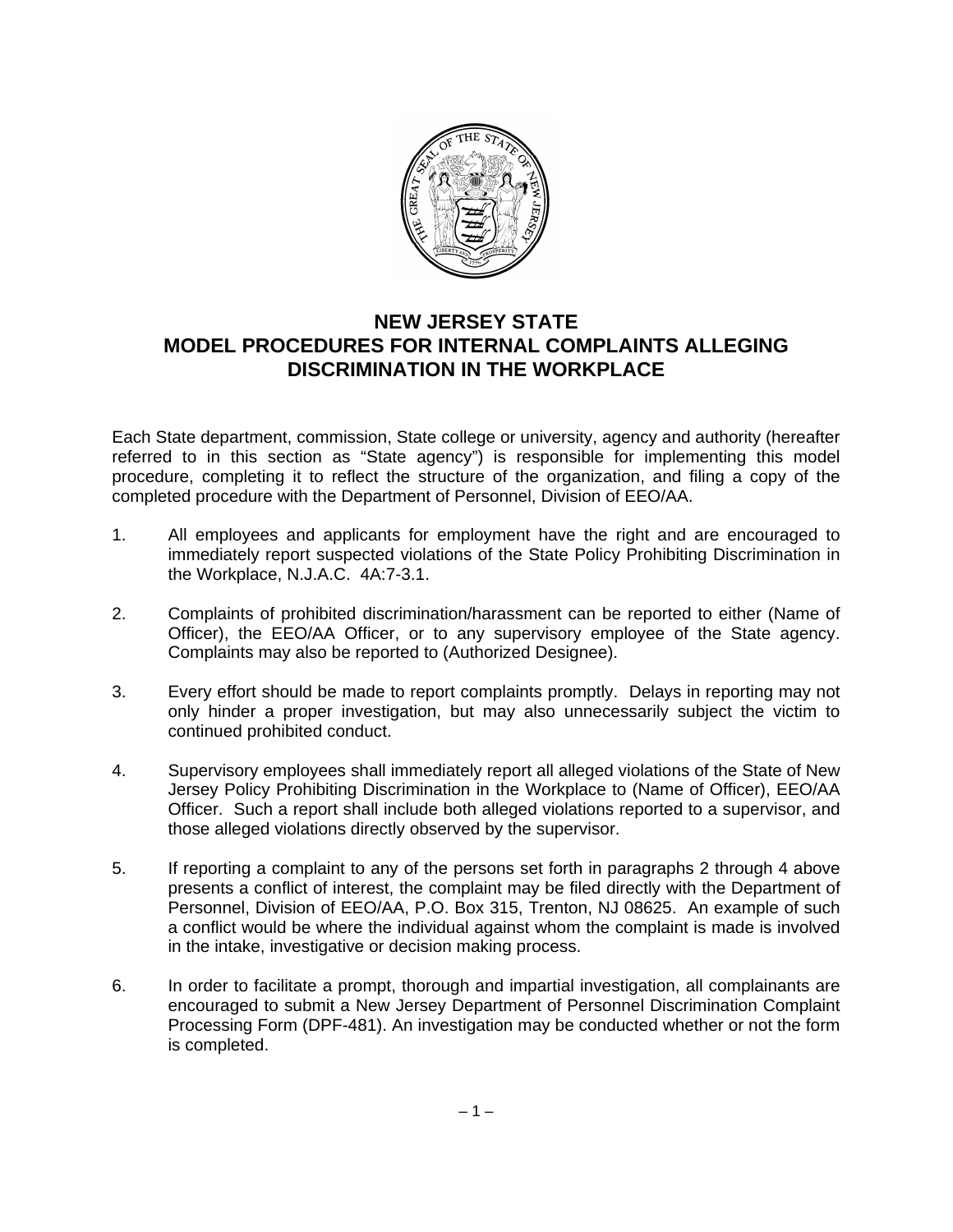- 7. Each State agency shall maintain a written record of the discrimination/harassment complaints received. Written records shall be maintained as confidential records to the extent practicable and appropriate. A copy of all complaints (regardless of the format in which submitted) must be submitted to the Department of Personnel, Division of EEO/AA, by the State agency's EEO/AA Officer, along with a copy of the acknowledgement letter(s) sent to the person(s) who filed the complaint and, if applicable, the complaint notification letter sent to the person(s) against whom the complaint has been filed. If a written complaint has not been filed, the EEO/AA Officer must submit to the Division of EEO/AA a brief summary of the allegations that have been made. Copies of complaints filed with the New Jersey Division on Civil Rights, the U.S. Equal Employment Opportunity Commission, or in court also must be submitted to the Division of EEO/AA.
- 8. During the initial intake of a complaint, the EEO/AA Officer or authorized designee will obtain information regarding the complaint, and determine if interim corrective measures are necessary to prevent continued violations of the State's Policy Prohibiting Discrimination in the Workplace.
- 9. At the EEO/AA Officer's discretion, a prompt, thorough, and impartial investigation into the alleged harassment or discrimination will take place.
- 10. An investigatory report will be prepared by the EEO/AA Officer or his or her designee when the investigation is completed. The report will include, at a minimum:
	- a. A summary of the complaint;
	- b. A summary of the parties' positions;
	- c. A summary of the facts developed through the investigation; and
	- d. An analysis of the allegations and the facts.

The investigatory report will be submitted to (State agency head or designee) who will issue a final letter of determination to the parties.

- 11. The (State agency head or designee) will review the investigatory report issued by the EEO/AA Officer or authorized designee, and make a determination as to whether the allegation of a violation of the State's Policy Prohibiting Discrimination in the Workplace has been substantiated. If a violation has occurred, the (State agency head or designee) will determine the appropriate corrective measures necessary to immediately remedy the violation.
- 12. The (State agency head or designee) will issue a final letter of determination to both the complainant(s) and the person, against whom the complaint was filed, setting forth the results of the investigation and the right of appeal to the Merit System Board as set forth in Paragraphs 13 and 14, below. To the extent possible, the privacy of all parties involved in the process shall be maintained in the final letter of determination. The Division of EEO/AA, Department of Personnel shall be furnished with a copy of the final letter of determination.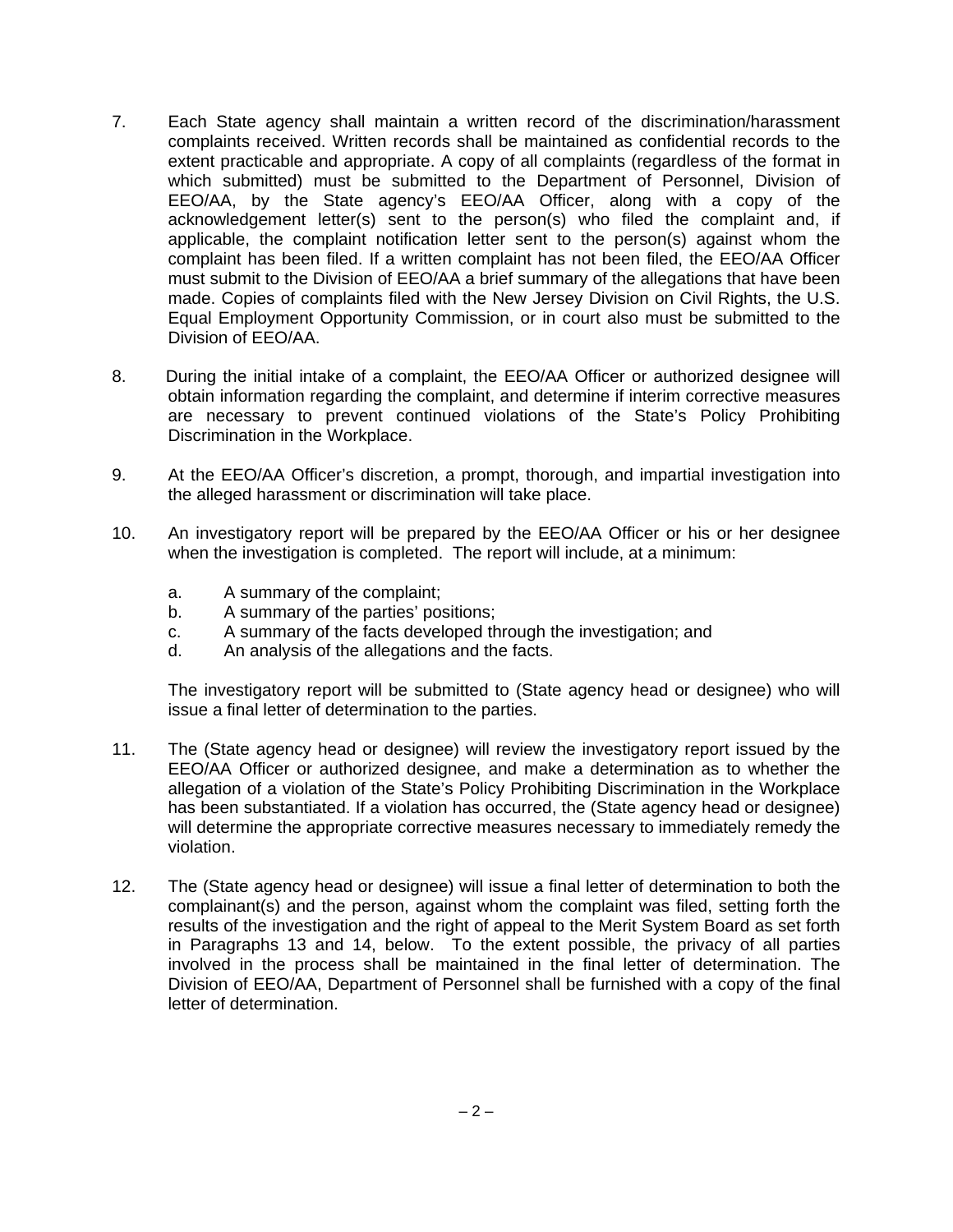- a. The letter shall include, at a minimum:
	- 1. A brief summary of the parties' positions;
	- 2. A brief summary of the facts developed during the investigation; and
	- 3. An explanation of the determination, which shall include whether:
		- i. The allegations were either substantiated or not substantiated; and
			- ii. A violation of the State's Policy Prohibiting Discrimination in the Workplace did or did not occur.
- b. The investigation of a complaint shall be completed and a final letter of determination shall be issued no later than 120 days after the initial intake of the complaint referred to in Paragraph 8, above, is completed.
- c. The time for completion of the investigation and issuance of the final letter of determination may be extended by the State agency head for up to 60 additional days in cases involving exceptional circumstances. The State agency head shall provide the Division of EEO/AA and all parties with written notice of any extension and shall include in the notice an explanation of the exceptional circumstances supporting the extension.
- 13. A complainant who is in the career, unclassified or senior executive service, or who is an applicant for employment, who disagrees with the determination of the (State agency head or designee), may submit a written appeal, within twenty days of the receipt of the final letter of determination from the (State agency head or designee), to the Merit System Board, PO Box 312, Trenton, NJ 08625. The appeal shall be in writing and include all materials presented by the complainant at the State agency level, the final letter of determination, the reason for the appeal and the specific relief requested.
	- a. Employees filing appeals which raise issues for which there is another specific appeal procedure must utilize those procedures. The Commissioner may require any appeal, which raises issues of alleged discrimination and other issues, such as examination appeals, to be processed using the procedures set forth in this section or a combination of procedures as the Commissioner deems appropriate. See N.J.A.C. 4A:2-1.7.
	- b. The Merit System Board shall decide the appeal on a review of the written record or such other proceeding as it deems appropriate. See N.J.A.C. 4A:2-1.1(d).
	- c. The appellant shall have the burden of proof in all discrimination appeals brought before the Merit System Board.
- 14. In a case where a violation has been substantiated, and no disciplinary action recommended, the party(ies) against whom the complaint was filed may appeal the determination to the Merit System Board at the address indicated in Paragraph 13 above, within 20 days of receipt of the final letter of determination by the State agency head or designee.
	- a. The burden of proof shall be on the appellant.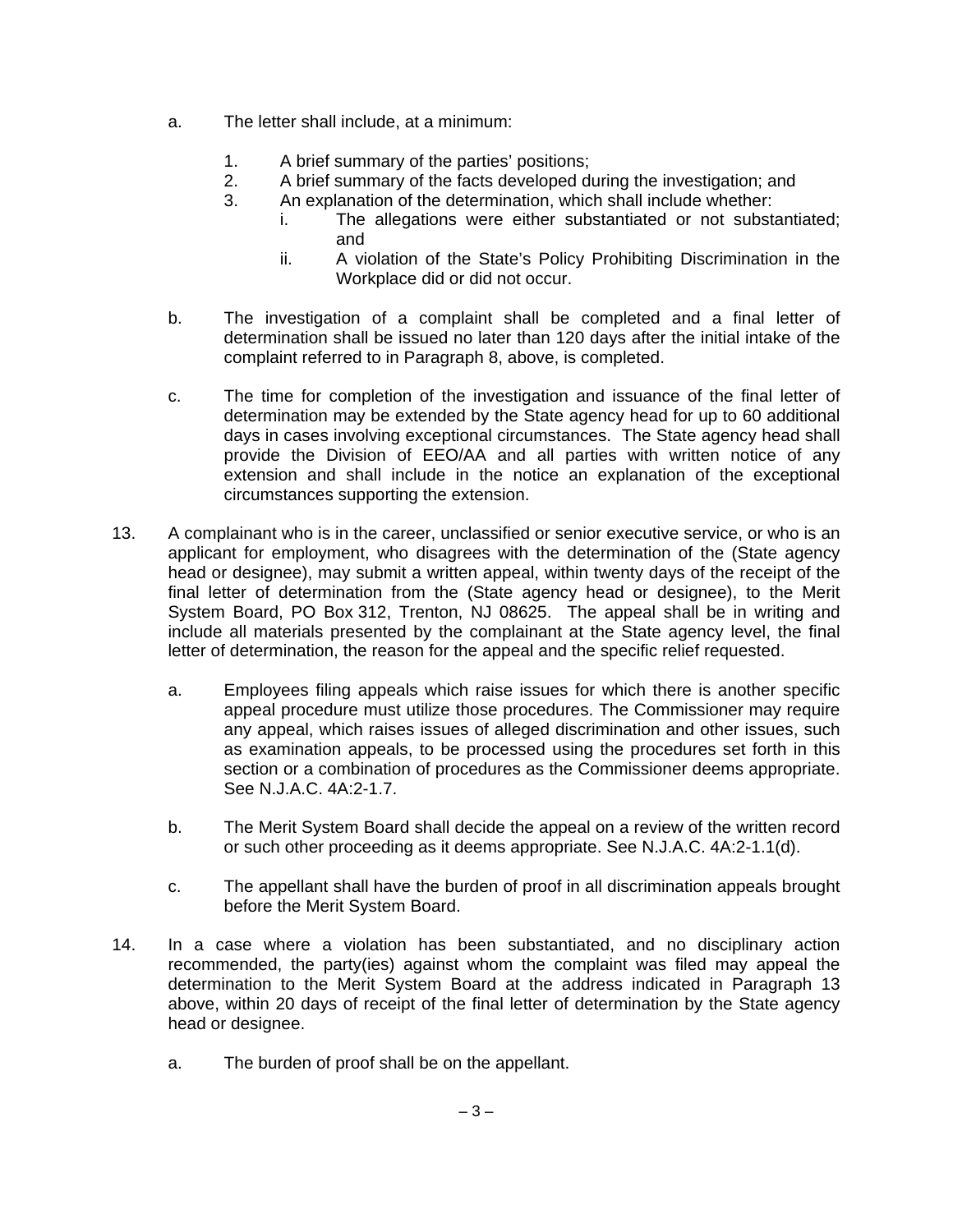- b. The appeal shall be in writing and include the final letter of determination, the reason for the appeal, and the specific relief requested.
- c. If disciplinary action has been recommended in the final letter of determination, the party(ies) charged may appeal using the procedures set forth in N.J.A.C. 4A:2-2 and 3.
- 15. The Director of the Division of EEO/AA shall be placed on notice of, and given the opportunity to submit comment on, appeals filed with the Merit System Board of decisions on discrimination complaints, regardless of whether or not the complaint was initially filed directly with the Director of EEO/AA.
- 16. Any employee or applicant for employment can file a complaint directly with external agencies that investigate discrimination/harassment charges in addition to utilizing this internal procedure. The time frames for filing complaints with external agencies indicated below are provided for informational purposes only. An individual should contact the specific agency to obtain exact time frames for filing a complaint. The deadlines run from the date of the last incident of alleged discrimination/harassment, not from the date that the final letter of determination is issued by the State agency head or designee.

Complaints may be filed with the following external agencies:

#### **Division on Civil Rights N. J. Department of Law & Public Safety (Within 180 days for violation of the discriminatory act)**

Trenton Regional Office 140 East Front Street 6th Floor, P.O. Box 090 Trenton NJ 08625-0090 (609) 292-4605

Newark Regional Office 31 Clinton Street, 3rd floor P.O. Box 46001 Newark, NJ 07102 (973) 648-2700

Atlantic City Office 26 Pennsylvania Avenue 3<sup>rd</sup> Floor Atlantic City, NJ 08401 (609) 441-3100